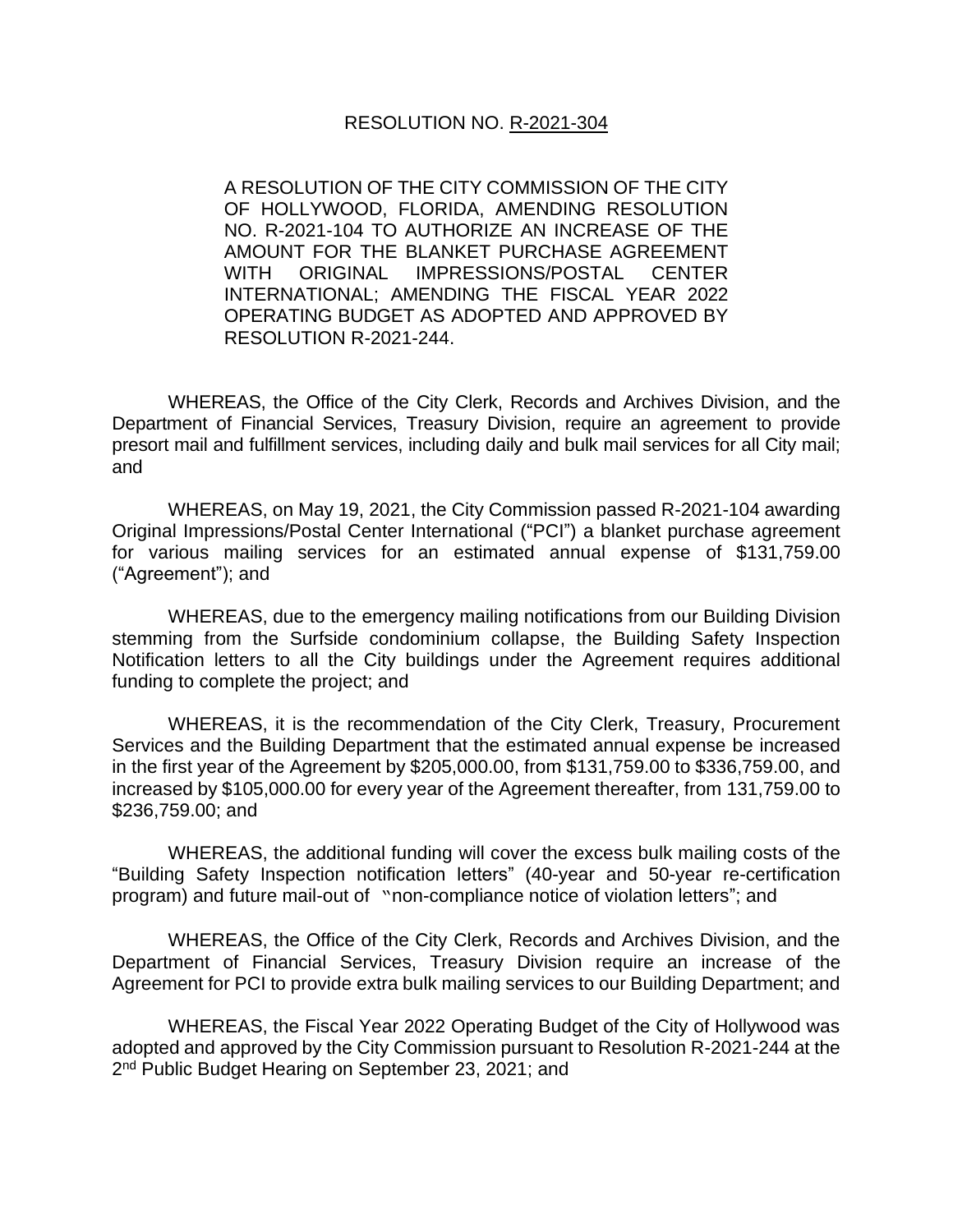WHEREAS, this Resolution seeks to amend the budget as detailed in the attached Exhibit "1"; and

WHEREAS, a portion of the funding for this Agreement is available in the FY 2022 budget in the City Clerk's Office Records and Archives Division budget account number 557.111002.51900.542010.00000.000.000 in the amount of \$92,000.00, the Department of Financial Services, Treasury Division's budget account number 001.120301.51300.542010.000000.000.000 in the amount of \$39,759.00, and the Building Department account number 114.140301.52400.542010.000000.000.000 in the amount of \$205,000.00; and

WHEREAS, funding for this Agreement will be budgeted in subsequent fiscal years' operating budgets subject to approval and adoption by the City Commission.

NOW, THEREFORE, BE IT RESOLVED BY THE CITY COMMISSION OF THE CITY OF HOLLYWOOD, FLORIDA:

Section 1: That the foregoing "WHEREAS" clauses are ratified and confirmed as being true and correct and are incorporated in this Resolution.

Section 2: That it approves and authorizes the execution, by the appropriate City officials, of an increase to the Agreement with PCI, in a form acceptable to the City Manager and approved as to form and legal sufficiency by the City Attorney.

Section 3: That these Amendments to the Operating Budget of the City of Hollywood for the Fiscal Year beginning October 1, 2021, relating to the Building Fund and set forth in detail in the attached Exhibit "1" are adopted and authorized as Amendments to the Operating Budget of the City of Hollywood for the Fiscal Year 2022.

Section 4: That this Resolution shall be in full force and effect immediately upon its passage and adoption.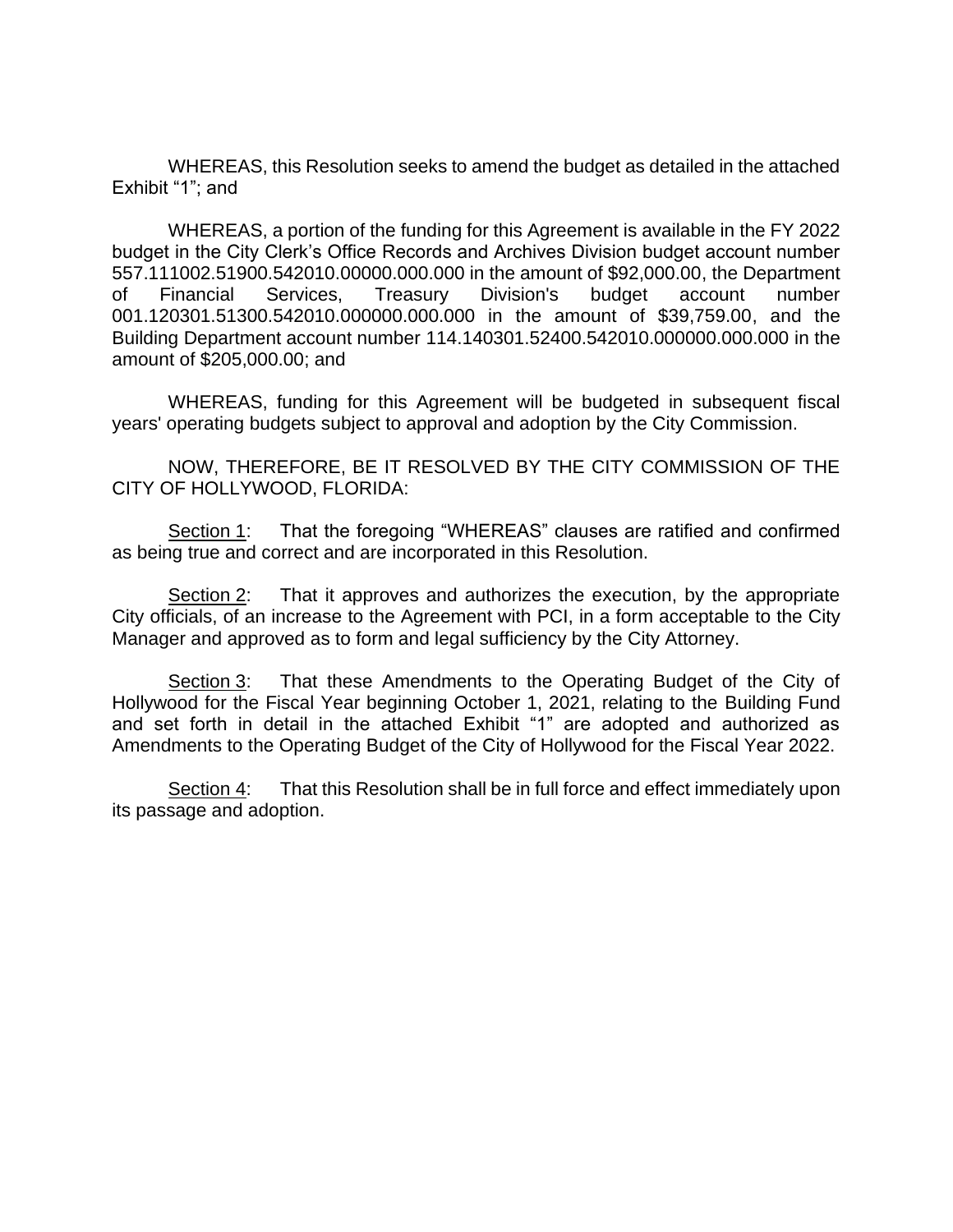A RESOLUTION OF THE CITY COMMISSION OF THE CITY OF HOLLYWOOD, FLORIDA, AMENDING RESOLUTION NO. R-2021-104 TO AUTHORIZE AN INCREASE OF THE AMOUNT FOR BLANKET PURCHASE AGREEMENT WITH ORIGINAL IMPRESSIONS/POSTAL CENTER INTERNATIONAL; AMENDING THE FISCAL YEAR 2022 OPERATING BUDGET AS ADOPTED AND APPROVED BY RESOLUTION R-2021-244.

PASSED AND ADOPTED this 1st day of December, 2021.

\_\_\_\_\_\_\_\_\_\_\_\_\_\_\_\_\_\_\_\_\_\_\_\_\_\_ JOSH LEVY, MAYOR

ATTEST:

PATRICIA A. CERNY, MMC CITY CLERK

APPROVED AS TO FORM AND LEGAL SUFFICIENCY for the use and reliance of the City of Hollywood, Florida, only.

DOUGLAS R. GONZALES CITY ATTORNEY